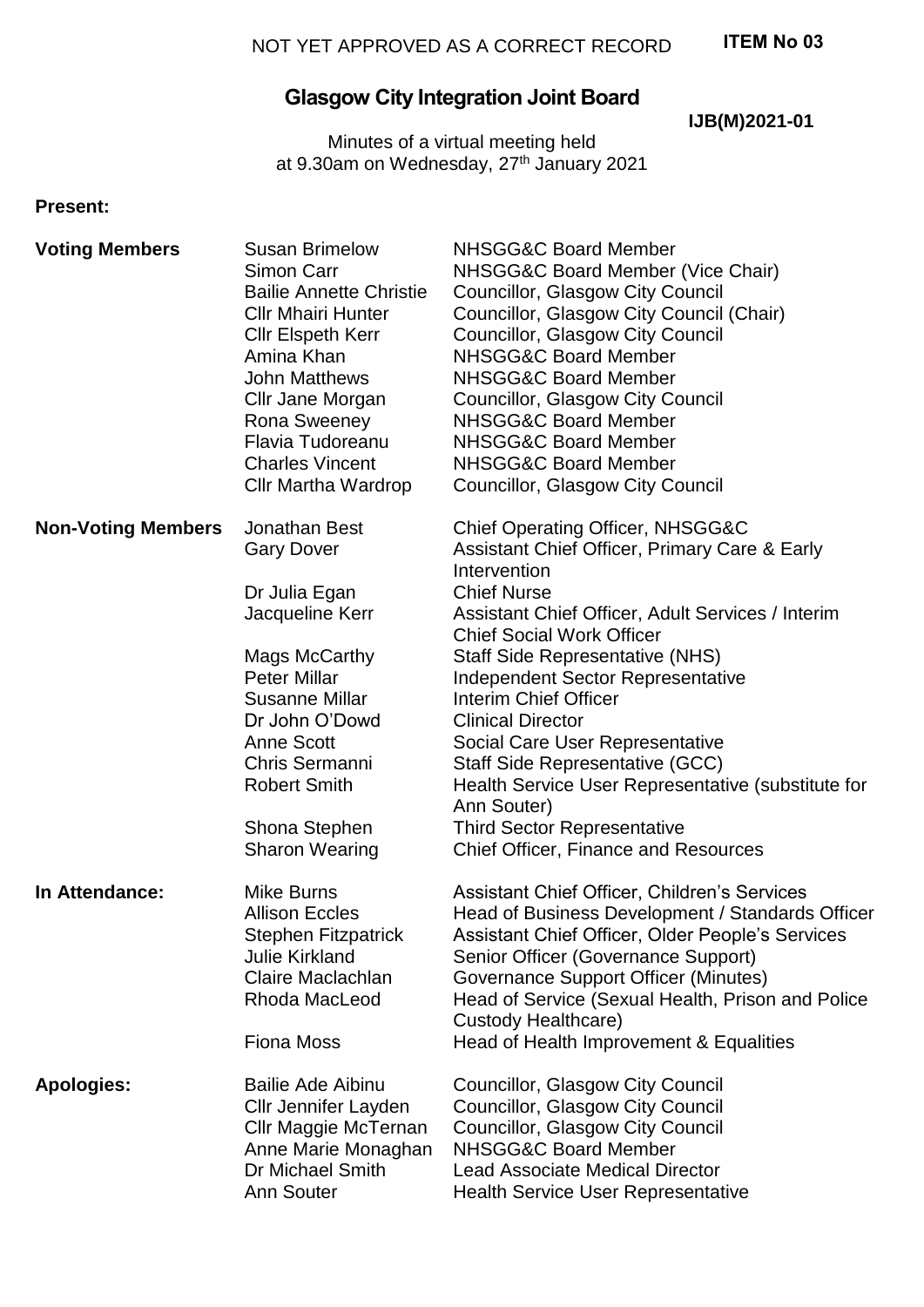#### NOT YET APPROVED AS A CORRECT RECORD

## **1. Declarations of Interest**

There were no declarations of interest noted.

#### **2. Apologies for Absence**

Apologies for absence were noted as above.

## **3. Minutes**

The minutes of 25<sup>th</sup> November 2020 were approved as an accurate record.

#### **4. Matters Arising**

#### Glasgow City HSCP – ICT and Digital Strategy

The Chair confirmed she has written to the Council's Chief Executive and the Glasgow City Digital Board to raise the issues regarding IT.

#### **5. Integration Joint Board Rolling Action List**

Allison Eccles presented the IJB Rolling Action List advising there were five open actions.

Officers confirmed the Short Life Working Group on Performance met on Wednesday 16 December 2020 and a follow-up meeting will be convened to look at the further work that has taken place.

Members asked for an update on the recording of IJB meetings.

Officers confirmed this is complex and options are still being explored. Members suggested the meetings are recorded and posted on-line retrospectively until the issues around adding guests to the Ms Teams invite are resolved. Officers agreed to look into this. The example of the Contracts

#### **6. Chief Officer Update**

Susanne Millar presented the Chief Officer Update – COVID-19 Report advising the purpose of this is to update the IJB on COVID-19 and the current arrangements in place across the Partnership to respond to the pandemic.

Officers highlighted the challenge in drafting the report as the information for COVID-19 changes frequently, and the information in the report is already out of date.

Officers outlined the incidence of COVID-19 across Greater Glasgow and Clyde (GGC) which has shown considerable increase since late August 2020. This is monitored daily by Public Health Scotland and is reported to the HSCP.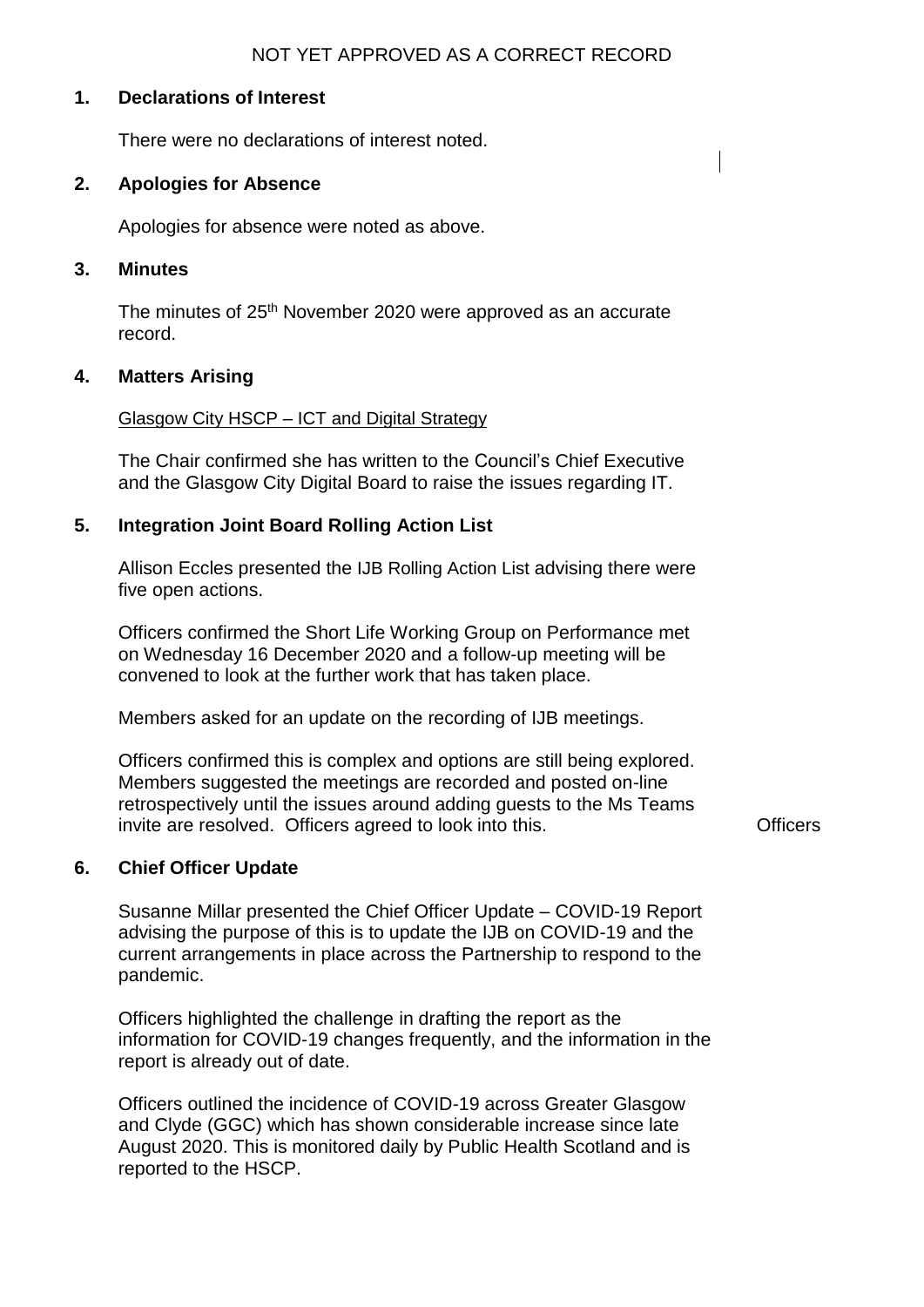The rate per 100,000 is stabilising and coming down, but not by huge amounts, and the GGC dissemination rate is currently 0.81.

The view from the Director of Public Health Scotland is positive, but cautiously positive.

With regards to the Community Assessment Centres (CACs), the HSCP have seen pressure in terms of numbers, but it is starting to stabilise this week. Barr Street CAC has seen an increase in patients requiring onward referral to SATA, currently sitting at 30%.

In terms of meeting structures, the Health Board's Strategic Executive Group (SEG) currently meets daily and the Interim Chief Officer for Glasgow attends. The GG&C HSCP Tactical Group meet twice weekly and continues to focus on recovery but is moving back into discussions regarding pressures in the system and change in demand.

Within Glasgow City HSCP there is a significant response structure with the Executive Group currently meeting 4 times weekly. There is enhanced governance in place in relation to care homes. Officers continue to meet Staff Side and local authority Trade Unions weekly to discuss any issues the HSCP are facing.

Officers outlined the impact on HSCP services and confirmed that the service had carried out significant planning around recovery however the balance of planning activity has shifted to immediate operational response. The current restrictions haven't resulted in reverting back to the original lockdown position at the end of March last year however and critical frontline services are still being delivered. HSCP staff are key workers and need to attend their workplace and travel around the city. Communication has been issued to all HSCP staff to confirm they should continue to go to their workplace where there's a requirement to do so and should continue to work from home where this is possible and practical, or a combination of both. Staff who were previously shielding should now remain at home and work from home if it's practical to do so.

Officers highlighted the workforce challenges the HSCP are facing with regards to absence, some are related to COVID-19, self-isolation, and child care. There is an impact on those services providing face-to-face care, particularly home care and residential care.

An update was provided on the Vaccination Programme which continues to be rolled out across GG&C in line with the priority groups identified by JCVI. Officers advised the numbers in the report are now out of date. Vaccinations have taken place for Older People Care Home residents and staff, both directly provided and the independent sector. The HSCP continue to vaccinate staff in priority 1 and 2 lists. There is currently 80% of eligible staff in care homes having received their first dose vaccination.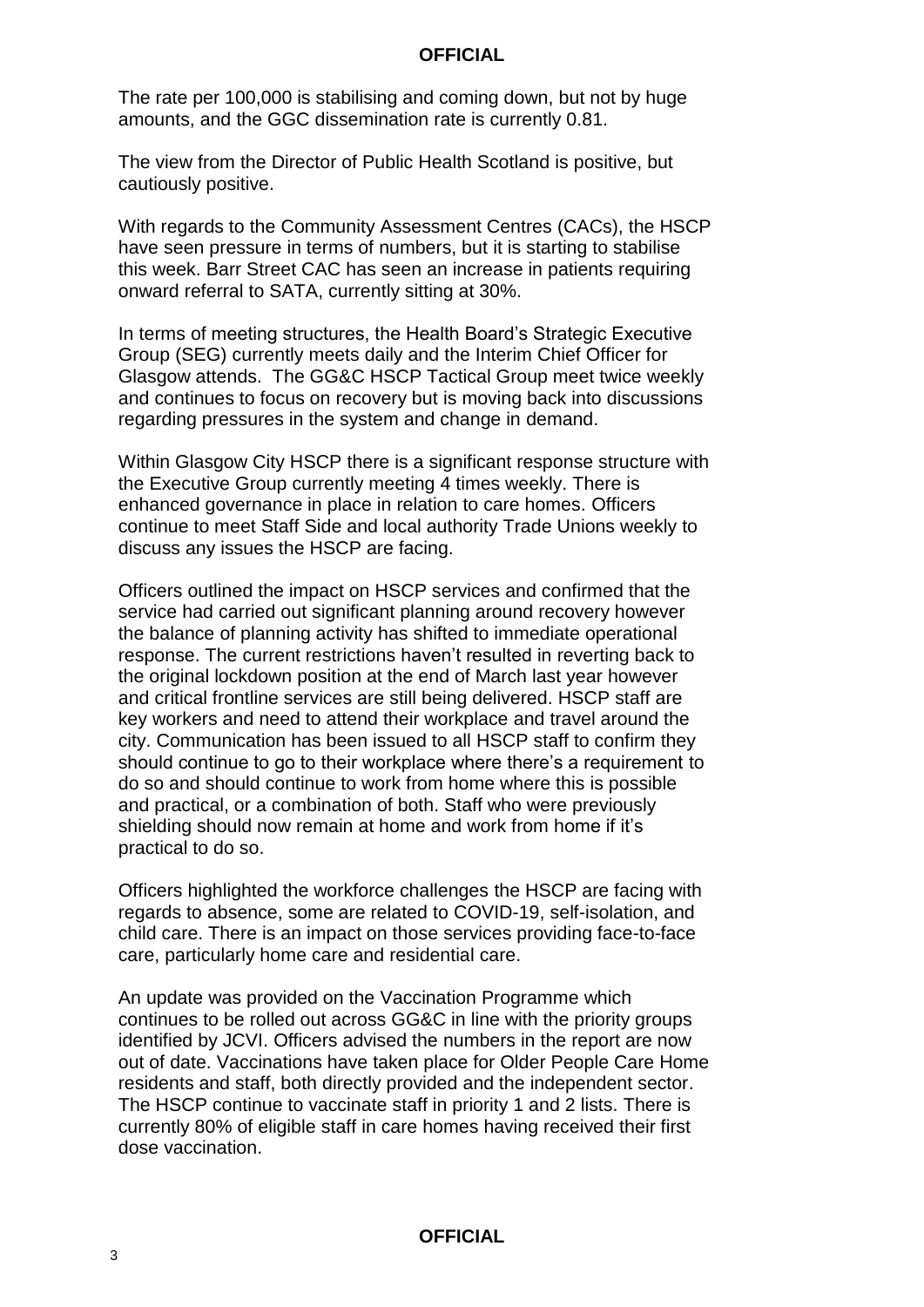The HSCP continue to see outbreaks in care homes despite 97% of residents being vaccinated. This relates to one or two members of staff that have tested positive for COVID-19 which necessitates mass testing of residents. Unfortunately there have been a few resident deaths in the last couple of weeks. Although outbreaks are continuing the picture in care homes is starting to stabilise.

Officers confirmed that, in general terms, the health and social care system is under great pressure but is coping.

Members asked if HSCP provided care homes have been targeted by anti-vaccination campaigners.

Officers advised the HSCP care homes have not been targeted specifically however there have been incidents in the independent care sector. The Health Board have produced FAQs around the vaccination programme and Dr. John O'Dowd, Clinical Director in the HSCP, has taken part in a webinar with HSCP staff with the questions and answers being posted online.

Members asked about the impact on Care at Home services in terms of cover for staff absences.

Officers advised the Care at Home service is reasonably stable. Staff absence is high, around the same level as April and May last year, but the recruitment campaign last year was really successful and the service is coping at this point in time.

Members questioned if the issues staff are experiencing with child care is caused by schools and nurseries not providing places to key workers.

Officers confirmed there has been good support from Education Services and they have been responsive to any issues the HSCP have raised. Some of the issues with child care relate to staff who are shielding and are not able to have their child in school or nursery.

The Health Service User representative thanked Officers for the comprehensive report but requested a return to a verbal update to ease the workload of Officers, particularly as the information contained in the report is out-of-date by the time it is presented

Officers welcomed this and noted the reason for the report was to have an audit trail that COVID-19 was being discussed. Officers agreed that the report reflects a point in time and will quickly become out of date. Reassurance was provided that the verbal updates provided at previous meetings are included in the detailed minutes of the meetings.

The Chair also reminded members that a fortnightly briefing is sent to IJB members from the Interim Chief Officer.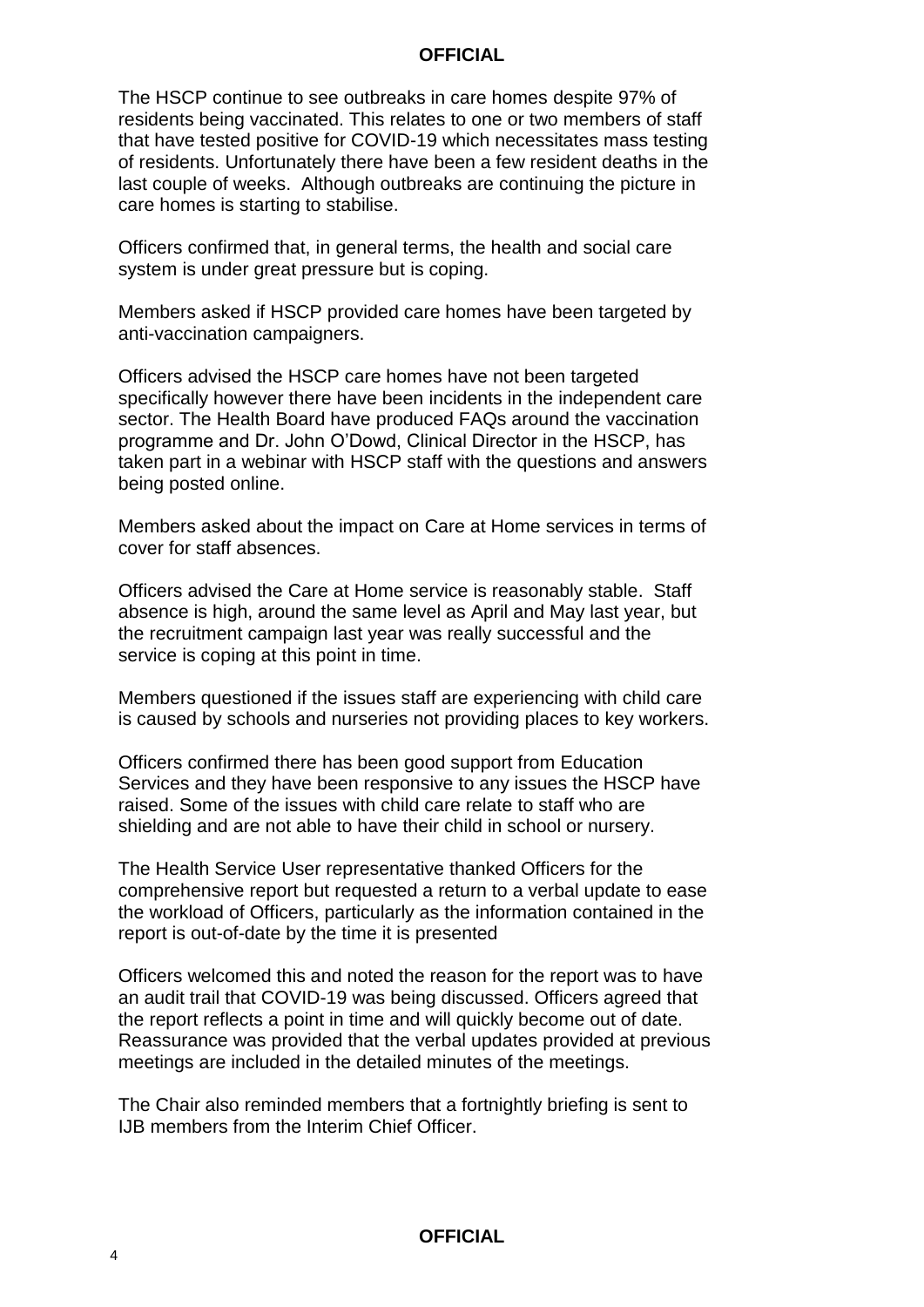Some members welcomed the chance to read the report before the meeting and following discussion it was agreed key bullet points on COVID-19 would be provided for the next meeting.

Members asked for clarification on the Vaccination Programme with regards to people with learning disabilities and what planning is happening for those hard to reach groups to ensure they won't be disadvantaged.

Officers confirmed the GG&C COVID-19 Programme Board are managing the planning and there are a number of sub-groups to this Board. The Population Sub Group is working through the JCVI Priority List and reps from HSCPs are on this group. Officers agreed that communication is key and uptake by hard to reach groups will be tracked. Currently people with learning disabilities are Priority 6 in the JCVI guidance.

With reference to staff vaccinations, members questioned how quickly staff are expecting to see patients face to face again.

Officers confirmed patients are seen face to face on a daily basis with restrictions in place, where required. There is still a lot of uncertainty at the moment when staff can shift back to more face to face interaction, the experts are guiding the HSCP on this. Officers noted there is real positivity around digital alternatives however there needs to be a balance of both.

Following the successful recruitment in summer 2020, Members asked if there is planned recruitment in 2021 to address the ongoing issues with staff absences and the underspend relating to vacancies.

Officers advised there is continuous recruitment in Home Care and Care Homes. The recruitment in summer 2020 was a good news story and an advertising campaign took place on radio and TV. There was a good response from people previously employed in the hospitality sector and recruitment is continuing. Officers confirmed the underspend relates to qualified posts and recruitment in this area this has been more difficult during the pandemic.

Members noted concerns with regards to outreach for hard to reach groups to ensure their participation in the vaccination programme and questioned whether the work at Barr Street CAC should be promoted to support this.

Officers advised that people are referred to Barr Street CAC through the GP hub if they have COVID-19 symptoms or are unwell. The primary function is to support people to remain at home with COVID-19 symptoms or refer to hospital. A care home testing team was developed with its own nursing team who are responsible for testing in care homes. This was further developed as a vaccination team for care home residents and expanded into staff and now forms part of the GG&C vaccination team. The team schedule any vaccinations that need to take place out with the mass vaccination centres. Work is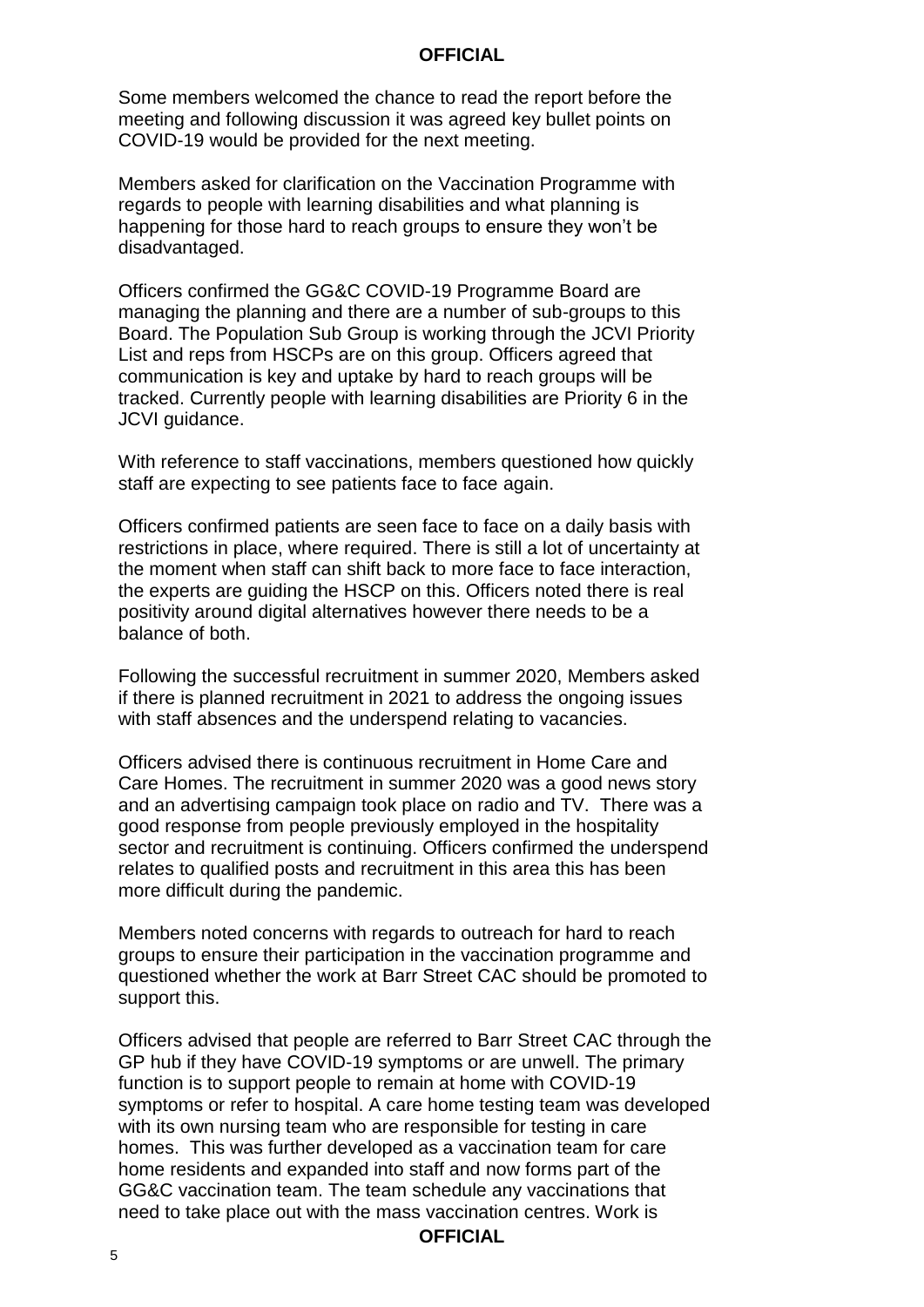ongoing with the COVID-19 Programme Board in relation to priorities 1 and 2. Options will be considered for the other priority groups and contact may be made by this team via outreach for hard to reach groups but this is still being worked through.

Members asked if people will have a choice to use the outreach service if they don't feel comfortable attending the mass vaccination centres.

Officers confirmed that the service is not in a position to offer choice as the scale is too big and the process would take longer. Plans will be made for those who are hard to reach once there is further detail on the uptake.

#### **The Integration Joint Board:**

**a) noted the contents of this report.**

#### **7. West of Scotland Sexual Assault and Rape Service – Report on Current Progress made in Developing a Regional Service**

Rhoda MacLeod presented a report on the West of Scotland Sexual Assault and Rape Service to advise on progress and seek approval for the implementation of a model for the West of Scotland Sexual Assault and Rape Service which is hosted for the west region within NHS Greater Glasgow & Clyde. It also seeks approval for the future service and financial arrangements for implementation of the agreed service model.

Jonathan Best noted this report has gone through the Corporate Management Team in the Health Board and they are fully engaged and supportive.

Members raised concern that the service model is not fully compliant as it doesn't provide full peripatetic provision 24/7 and questioned what the issues are.

Officers clarified that if living out with Glasgow or GG&C and you require an examination overnight you would need to travel into Glasgow to receive this. Services in other areas are only available from 9am until 9pm. Out of hours (9pm-9am) all patients will be examined in the Glasgow facility. If the cases are shifted to during the day when more staff are available then very few people would be examined overnight. Officers confirmed the numbers are low and the vast majority of people are examined before midnight. In some cases if the person who has been assaulted is under the influence it is usually better to delay the examination and they can be seen in their own locality.

Members suggested Officers report back in one years' time to provide an update. Officers agreed to this however stressed that no-one is being left at risk.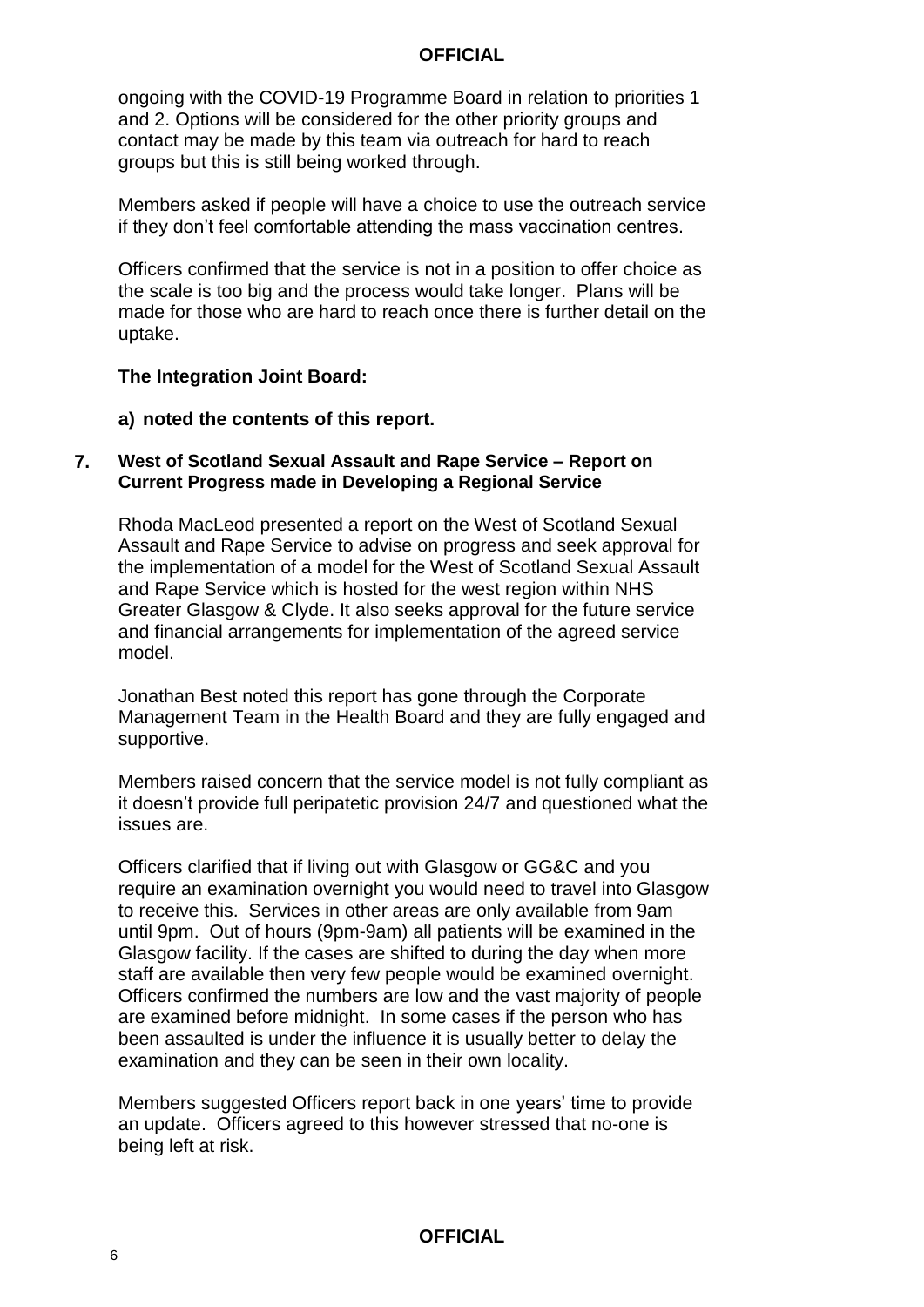Members welcomed the joint working with police and legal partners and questioned if there is a role for Non-Governmental Organisations (NGO).

Officers confirmed the West of Scotland Regional Programme Board has representatives from the Third Sector. Rape Crisis Glasgow are part of the service and have established a reference group to get feedback from women who have been sexually assaulted. They are key partners on the Board.

Members noted the therapeutic and advocacy support is limited with no clear route map to what is available and asked if this has been rectified through this new model.

Officers confirmed funding has been identified for this and the Children and Family Support Worker will do a mapping exercise.

Members questioned if one forensic nurse and one forensic medical examiner is sufficient to meet the demand.

Officers confirmed they are comfortable this will cover the demand. A lot of performance information is available and 90% of patients are being examined within 3 hours. Officers also noted all staff are now female as research shows that a female examiner is preferred whether the victim is male or female.

Members questioned, how lived experience is being used in the trauma informed approach.

Officers advised a patient feedback form has been developed which will help to inform service improvement.

Members questioned if staff can be mobile for the overnight examinations to allow them to go to the victim

Officers confirmed they looked at the volume of activity versus the costs associated with having two doctors overnight. There would also be challenges in recruiting to this post. Officers outlined the difficulties there would be for one team spreading themselves across a large geographical area. There are also health and safety issues for staff traveling across the country overnight. Officers agreed to keep this under review and will re-evaluate if concerns are raised.

Members highlighted the requirement for throughcare and emotional support and asked that future reports provide a full overview of the work. A future update on the 12 month pilot for a Child and Family support worker was also requested and Members highlighted working with children's organisations and taking children's feedback is vital.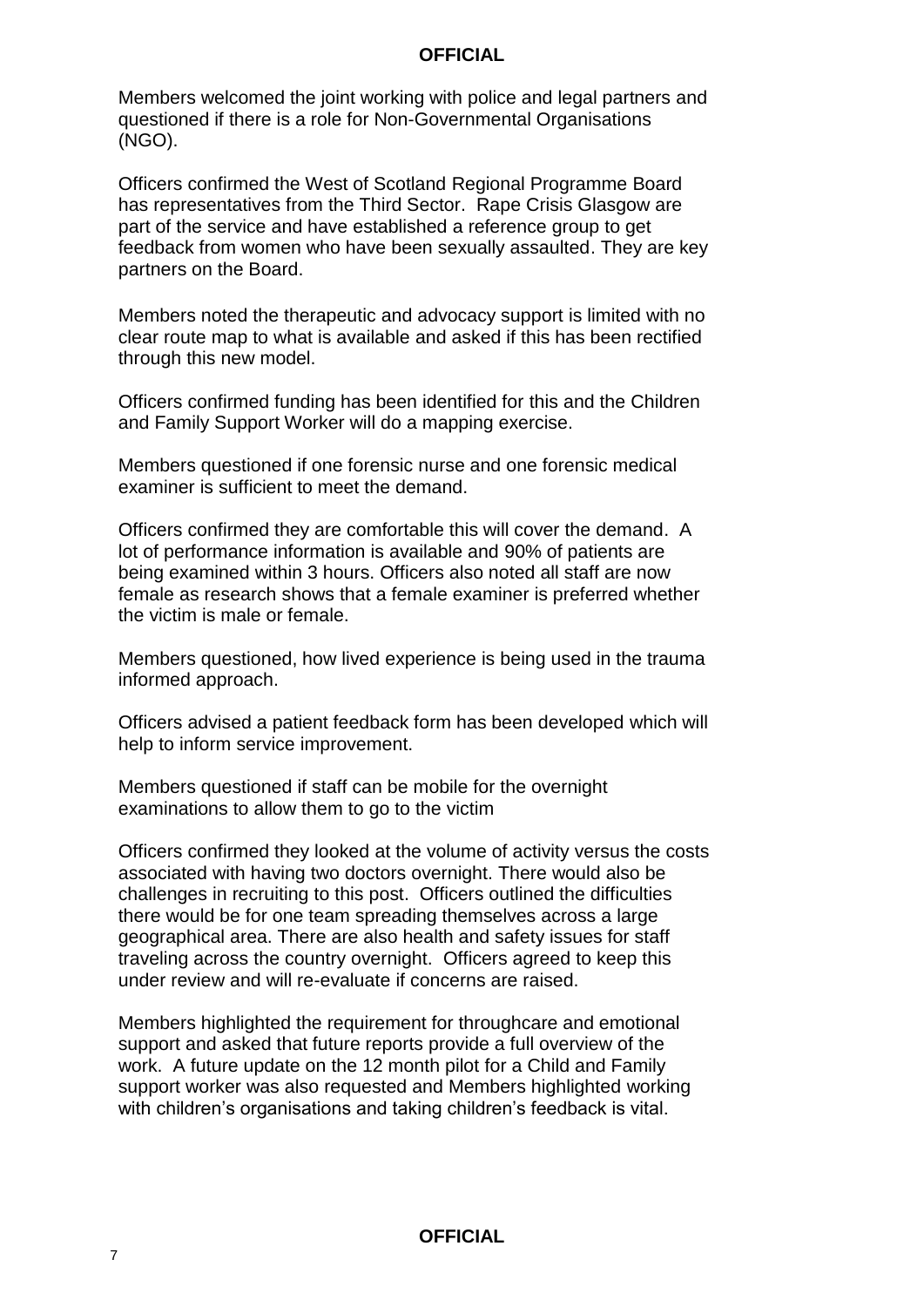Officers provided reassurance in relation to throughcare that onward and follow up support is currently provided. There is not a huge gap in this area but it needs further developed in Lanarkshire and Ayrshire to provide the service locally.

Members asked if there is any evidence that changing practice will help towards getting convictions.

Officer advised that the current practice is excellent and if more people can be encouraged to come forward it is hoped there would be an improvement on conviction rates. The self-referral system across Scotland will have an impact. This is already done in the West.

The Chair reminded IJB members that there is an opportunity to ask specific questions on reports prior to the IJB and this should be used to ask questions of detail prior to the meeting.

#### **The Integration Joint Board:**

- **a) noted the contents of this report and the efforts of staff across all Boards to secure the considerable progress made;**
- **b) approved the service model proposed for implementation and;**
- **c) approved the financial contribution to be made on a recurring basis by Glasgow City IJB from April 2021, which Greater Glasgow and Clyde Health Board have provided a commitment to provide recurring funding to meet.**

## **8. Older People's Mental Health Strategy – Appin Ward, Stobhill Hospital**

Stephen Fitzpatrick presented a report on the Older People's Mental Health Strategy – Appin Ward, Stobhill Hospital to seek approval for the proposed future use of the Appin Ward, Stobhill Hospital.

Officers confirmed the proposal has been presented to the Health Board's Corporate Management Team and received support.

Members asked how the closure of the other Older People Mental Health wards at Stobhill will affect the flow of patients into the Appin **Ward** 

Officers confirmed the Older People wards were closed due to COVID-19, however the Jura Ward is about to reopen. There has been a smooth transition in closing of other wards into the new wards.

Officers confirmed they will report back on the proposals on the two wards vacated in Stobhill to a future IJB.

## **The Integration Joint Board:**

**a) approved the change of the use of Appin Ward to meet the needs of functional patients, in line with the wider OPMH**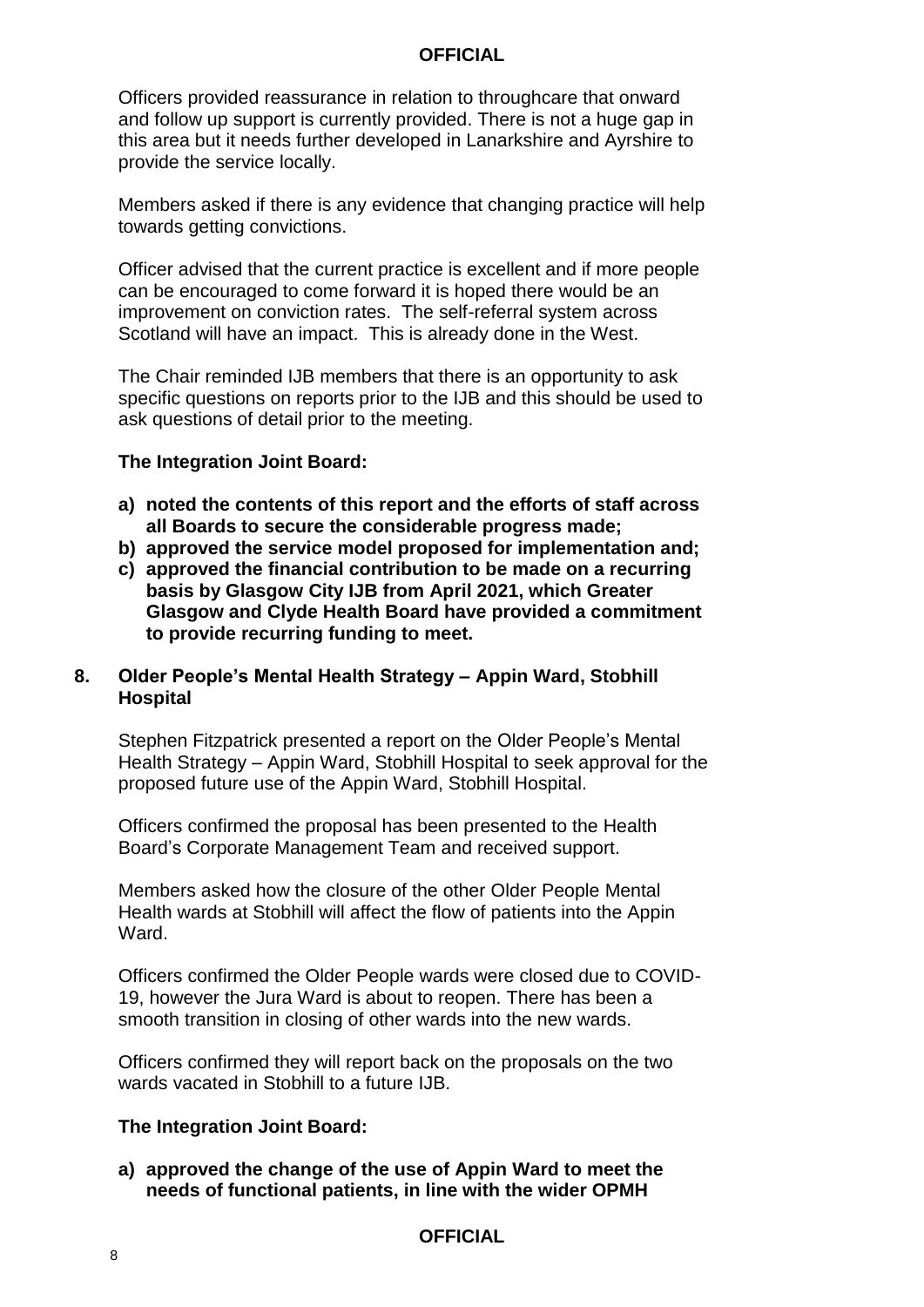**Strategy NHSGGC, and receive an update on the wider OPMH Strategy later in 2021.**

#### **9. Scottish Government Funding for Improved Mental Health Services and Supports for Children and Young People**

Mike Burns presented a report on Scottish Government Funding for Improved Mental Health Services and Supports for Children and Young People Report to advise the IJB of the new investment for children and young people with respect to their mental health. The report seeks IJB approval for the initial plan for the Scottish Government's additional mental health support funding and endorsement of the proposed themes around investment.

Members referred to the coordination with organisations who received funding under the Communities Fund and alignment with their activity. As organisations had to set outcomes when they applied for money, Members questioned if Officers are finding enough flexibility to allow that alignment.

Officers agreed alignment is critical and work is starting to align the Community Fund with the Family Support Fund and Mental Health Fund. It is not at the stage of seeing outcomes however enough flexibility has been requested. Officers advised there will be a greater focus on outcomes and conversations are taking place with GCVS as well as the 84 providers who provide mental health/family support. Officers highlighted that it is a significant ask and task over the next 3 to 5 years and they will report back to the IJB Finance, Audit and Scrutiny Committee. It will also be reported to the Community Planning Boards and discussions are taking place to ensure the work is strategically pulled together, as well as operationally, to create better outcomes for children.

Members highlighted their concern with regards to young people struggling with mental health during the pandemic and not getting enough support and asked for clarification on the role of Police Scotland in partnership working

Officers advised that discussions are taking place in the Children Services Executive Group and Community Planning Board to ensure all partners are sighted. The HSCP are working closely with Police Scotland regarding the COVID response and there has been a positive response regarding children looked after in residential units. Officers confirmed they are well sighted on the mental health aspects and are working with GCVS, Education and partners across the Third Sector. Police Scotland are key partners and are supportive of the work being carried out.

Members sought assurance with regards to the more vulnerable groups and BAME children and young people which ensures they and their families are being supported in a more targeted way, noting the mental health needs of those people may require some adaptation to services.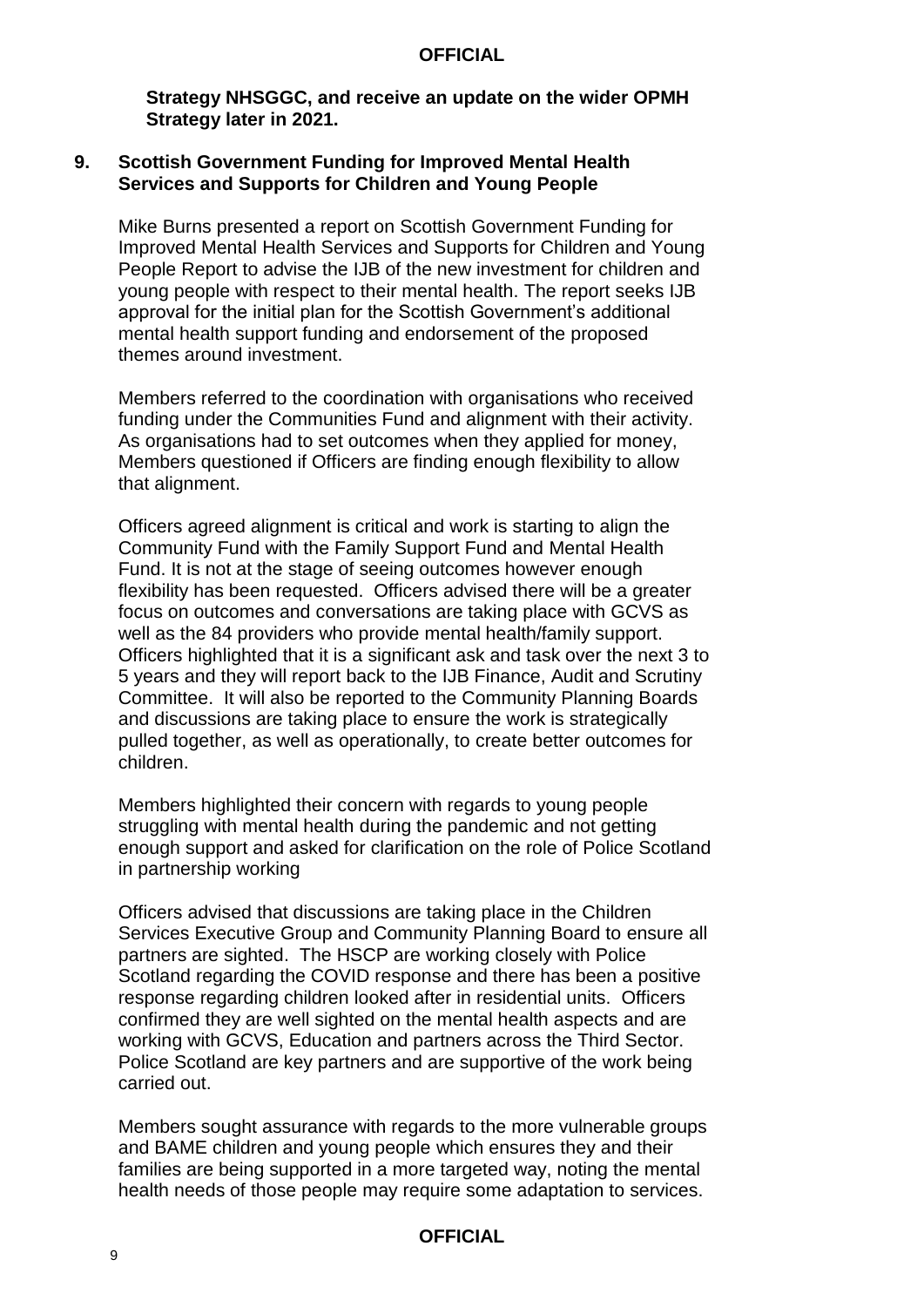Officers advised that in light of the new funding it has raised that issue in relation to BAME and LGBT, and in relation to neurodevelopment. The HSCP will be focusing on the short term money available but this will be the foundation for further work. An Equality Impact Assessment will be carried out for the broader work, linking to the 9 National Outcomes.

Members raised concern with the timeframe given by Scottish Government with regards to the funding and suggested representation is made to the Scottish Government that awarding funding within these timescales is not effective.

Officers advised that the funding is welcome and staff feel supported as a result. Concerns have been raised with the Scottish Government however regarding the difficulties experienced when the funding is awarded in this way. The Mental Health money needs to be joined up with other initiatives to ensure alignment and cohesion with the transformation agenda and the finance associated with it.

Members noted the outcomes need to be developed more to give children a voice in relation to their views on mental health services. Listening to people with lived experience allows the service to measure the impact of the service being delivered.

Officers confirmed the issue with lived experience is being picked up and care experienced young people have spoken to the service about the need for access to good mental health services.

The Chair agreed to write to the Scottish Government to raise Members' concerns regarding the process for awarding funding.

## **The Integration Joint Board:**

- **a) noted the contents of the report and the additional funding;**
- **b) approved the initial plan for the additional funding in year (2020/2021) and for the allocated £434,000;**
- **c) noted the proposed themes with respect to the additional £1.3 million;**
- **d) sought a further updated report on the above combined spend and also the anticipated £1.7m for 2021/2022;**
- **e) noted the request from Scottish Government, as specified in the grant letter, to report back on outcomes ensuring that the views of young people are incorporated;**
- **f) noted the preliminary template (available on request) submitted to Scottish Government and note the need for further additional template incorporating the approved financial commitments;**
- **g) noted the involvement of a range of key partners in developing the plan, and the need for alignment to achieve a whole system response, and seamless pathways and good mental health outcomes for children and young people;**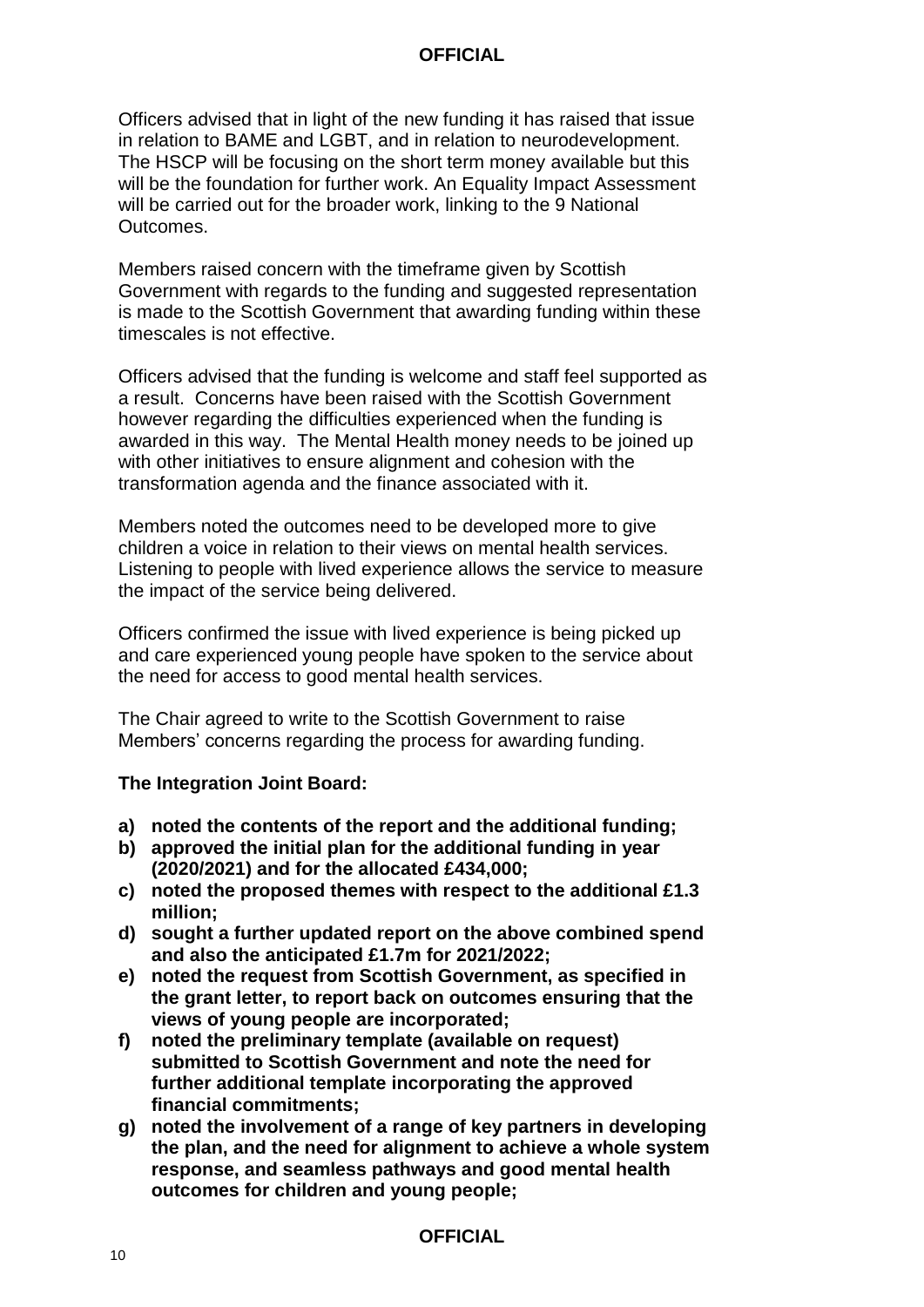- **h) sought a report to IJB in March 2021 outlining proposal for full spend; and**
- **i) sought a report to the IJB in March 2022 to provide an update on impact and outcomes.**

## **10. Glasgow City IJB Budget Monitoring Statement for Month 8 / Period 9 2020/21**

Sharon Wearing presented the Glasgow City IJB Budget Monitoring Statement for Month 8 / Period 9 2020/21 to outline the financial position of the Glasgow City Integration Joint Board as at 30<sup>th</sup> November 2020 (Health) and 20<sup>th</sup> November 2020 (Council), and highlights any areas of budget pressure and actions to mitigate these pressures.

## **The Integration Joint Board:**

- **a) noted the contents of the report;**
- **b) approved the budget changes noted in section 3; and**
- **c) noted the summary of current Directions (Appendix 2).**

## **11. Integration Joint Board Governance**

This item was discussed after Item 6 on the agenda.

Susanne Millar presented a report on Integration Joint Board Governance which proposes alternative Integration Joint Board meeting arrangements during the period of operational pressure being faced by Health and Social Care Partnership staff.

Officers proposed that the IJB agenda is reduced to business critical or time sensitive items that fall within a number of key business areas. It will be assumed that members have read reports in advance of meetings and the focus will be on the recommendations in the report. Agenda items will be agreed by the Chief Officer and Chief Officer Finance and Resources, following discussion with the Chair and Vice Chair of the IJB and Finance, Audit and Scrutiny Committee.

As the Public Engagement Committee is not a decision making Committee it is proposed that the meeting on 24 February 2021 is cancelled.

A review will take place at the March IJB on whether the arrangements are continued.

Members were fully supportive and queried if the arrangements also apply to development sessions. Officers confirmed the January development session had been cancelled.

Members queried that the key business areas did not refer to the quality of health and social care and requested assurance that this is not omitted.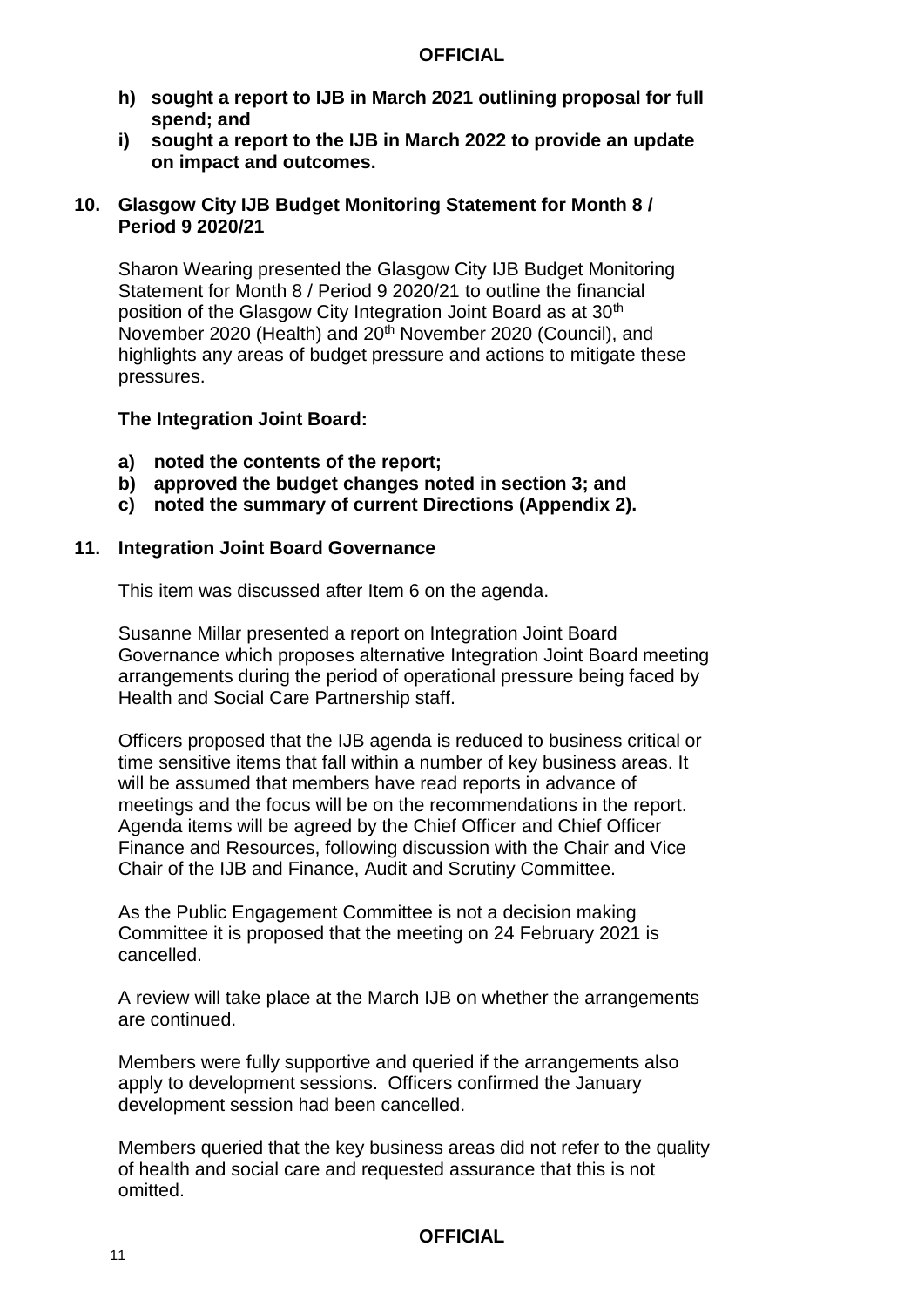Officers confirmed that Clinical and Care Governance structures remain in place in the HSCP and a quarterly Clinical and Professional Assurance Statement is reported to the IJB Finance, Audit and Scrutiny Committee. Performance is also covered at that Committee. The Clinical Director highlighted that this has not stopped and there are various meetings which cover mitigation and are proactive regarding quality assurance.

# **The Integration Joint Board:**

- **a) considered and approved the temporary changes to IJB governance arrangements as outlined at sections 4.2, 4.3 and 4.4 of this report; and**
- **b) considered and approved the changes proposed at sections 4.5 and 4.6 in relation to the Finance, Audit and Scrutiny and Public Engagement Committees.**

# **12. Review of Participation and Engagement: Public Engagement Committee**

Allison Eccles presented the Review of Participation and Engagement: Public Engagement Committee Report to update the IJB on the findings of the review of the Public Engagement Committee presented to the Committee on 2nd December and to seek approval for the revised Committee Terms of Reference.

# **The Integration Joint Board:**

- **a) noted the update in relation to the review of the Public Engagement Committee; and**
- **b) approved the revised Terms of Reference for the Committee at Appendix 1.**

## **13. Learning Disability Transformational Change Programmes: Progress Report on Service Integration and Review of Overnight Supports**

Jackie Kerr presented the Learning Disability Transformational Change Programmes: Progress Report on Service Integration and Review of Overnight Supports. The report updates IJB members on progress being made to introduce a more integrated service delivery model within GCHSCP's Learning Disability services, as well as progress on the transformational change programme to review overnight supports, in the context of technology enabled care and support (TECS) and provider-led 'Responder Service' solutions.

## **The Integration Joint Board:**

- **a) noted the contents of the progress report;**
- **b) noted the revised timescale of September 2021 to conclude both change programmes, with a commitment to report to IJB members thereafter; and**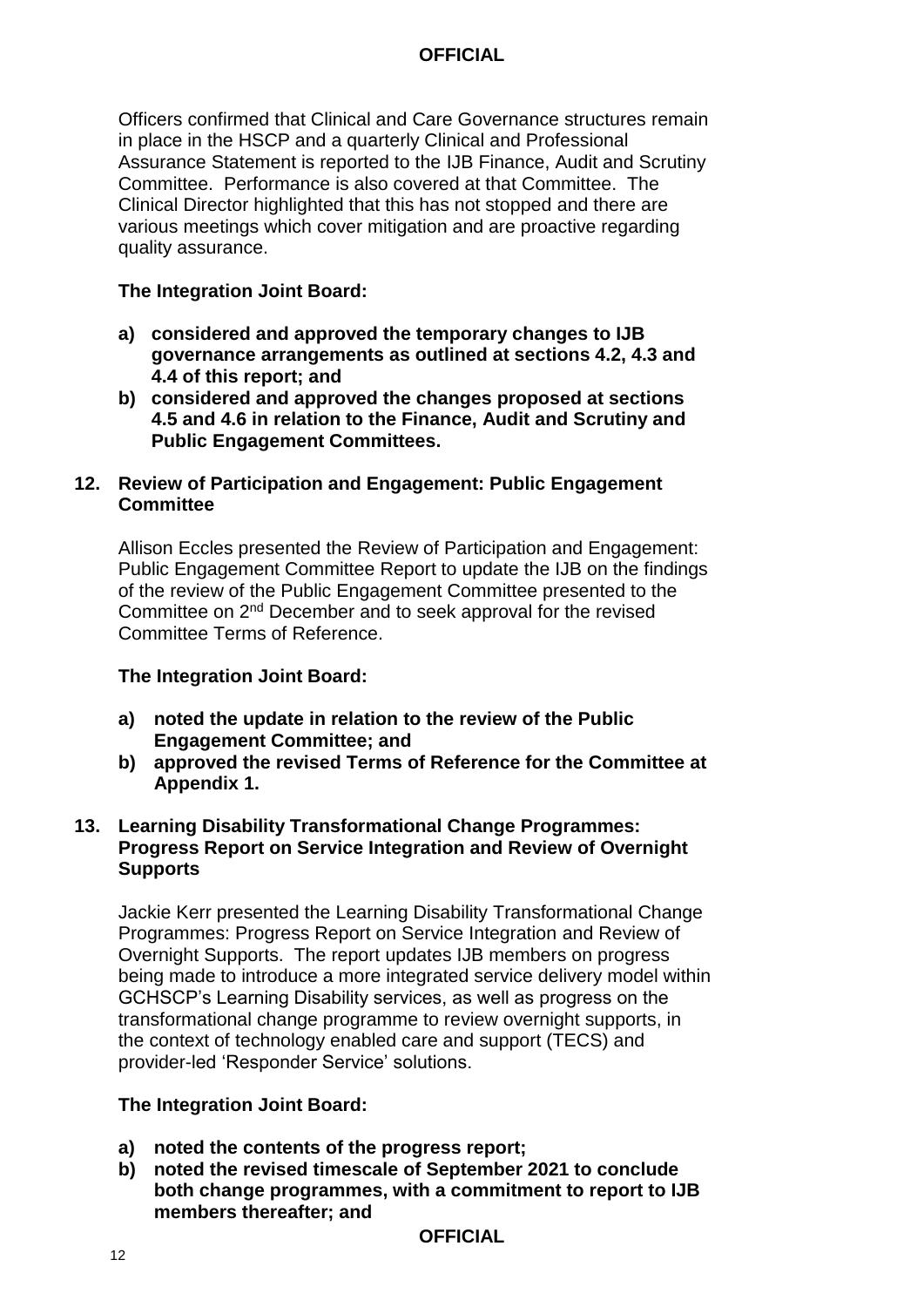#### **c) noted the intention to explore the alignment of wider work on the use of TECS for adult service users with GCHSCPs Maximising Independence Programme.**

#### **14. Mental Health Assessment Units**

Jackie Kerr presented a report on Mental Health Assessment Units which provides an update on the provision of MHAUs as a core function of mental health unscheduled care provision within NHS Greater Glasgow and Clyde.

Members highlighted that arrangements were put in place quickly, but some aren't sustainable in terms of cost and questioned how this is being addressed.

Officers confirmed work has taken place to see what could be realigned. Some Out of Hours (OOH) services have now merged into the MHAUs which has brought the cost down. Funding this year is being met through COVID-19 and it will be discussed further as part of the budget process. A specific direction was issued as part of the Programme for Government in relation to MHAUs.

Officers also highlighted the service redesign through Unscheduled Care which is looking at different types of support such as peer support workers. The Alcohol and Drug Partnership are working jointly with MHAUs and the OOH Addiction Crisis Team will now operate out of the MHAUs.

Officers highlighted that the Mental Health Assessment Units were established in a short timeframe and it has been a significant service redesign which has resulted in improved outcomes for patients and stakeholders.

## **The Integration Joint Board:**

#### **a) noted the contents of the report.**

## **15. Update on Expansion of Youth Health Services**

Fiona Moss presented a report which provides an Update on the Expansion of Youth Health Services across the city.

A report was presented to the IJB in June 2019 and a commitment was given to come back and provide an update. The report outlines what has been happening since then and the impact of COVID-19. Officers confirmed that the service is ready to expand further into Easterhouse and Pollok, with Springburn and Govan being the last phase.

Members noted that boys tend to use this service less than girls, and asked if there are any actions taken to encourage use by boys.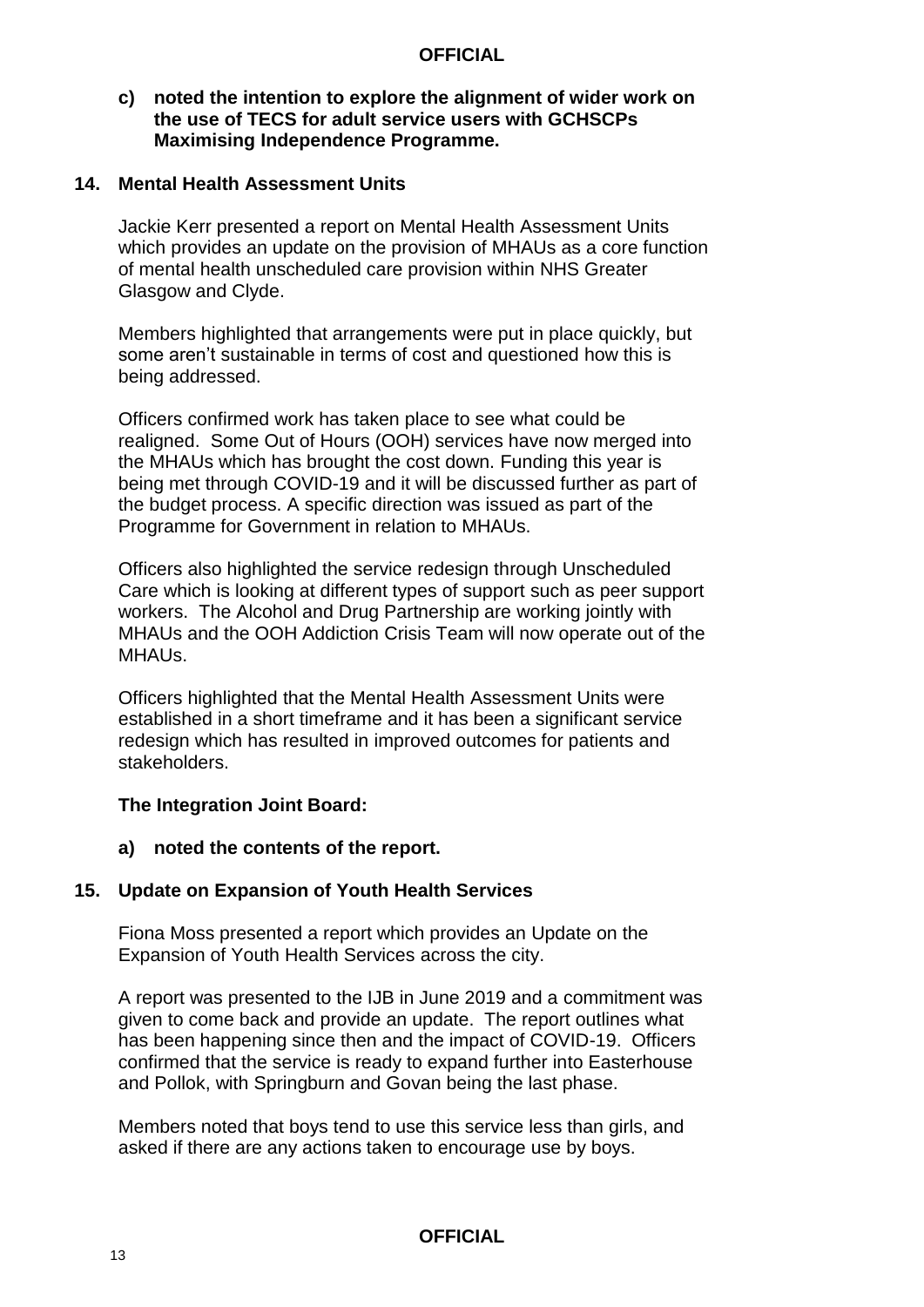Officers confirmed this is something they are aware of and they continue to look at along with other groups. Some work has been impacted by the pandemic as staff have been deployed elsewhere. The service has recently recruited a Community Link Worker focusing on the online and digital world and it is hoped to engage with boys in a different way

Members highlighted the student population have been struggling with the impact of COVID-19 and raised concerns that this cohort may be missed. Assurance was sought that their needs are being addressed somewhere in the system.

Officers confirmed that if students had been working with the service pre-18 then that would continue. The same applies to care experienced young people. The broader agenda is being picked up in the work by Mike Burns. Universities are also doing in-house work to support students.

Members highlighted the lack of face to face appointments at the moment and asked if that has returned for children who are unable to access services online.

Officers advised there are a small number of face to face interactions taking place and there is a prioritisation exercise for those who need to be seen.

Members welcomed the roll out across the city but questioned how the service is keeping people involved at the moment. Clarity was sought on whether there was a link worker for each area with local knowledge.

Officers advised the Community Link Worker is funded by PCIP for all youth health services in the city. Discussions are taking place with Glasgow Life as the connection into youth services is really important. Proposals are underway to have a Young Person Guarantee Worker which would cover the whole service, however can be spread across the service in the initial phases.

Officers acknowledged the restrictions that are in place at the current time due to the pandemic but advised that the service can still be contacted and consideration will be given to what support can be provided.

## **The Integration Joint Board:**

**a) noted the contents of the report.**